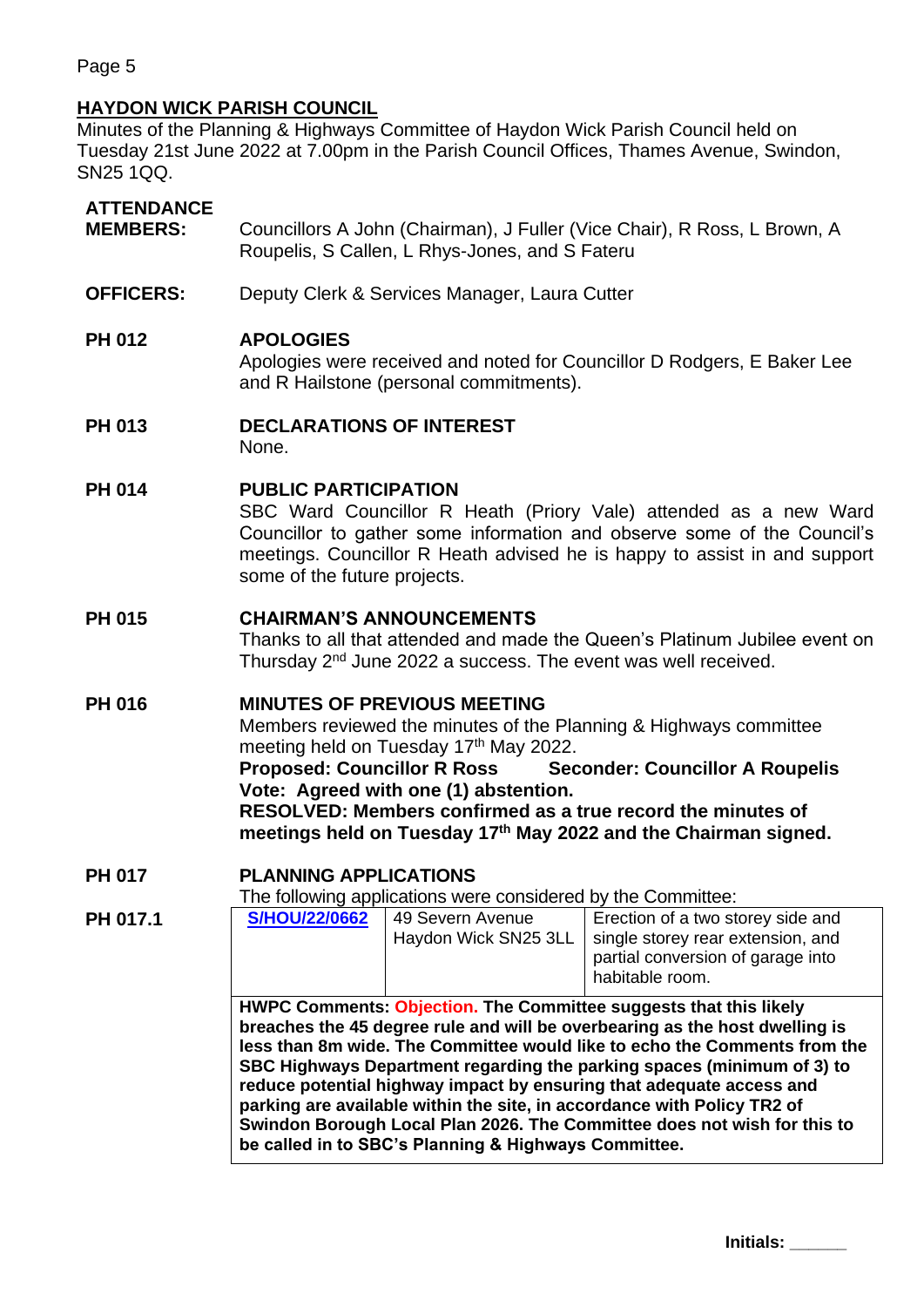Page 6

| PH 017.2                                                                                                  | <b>S/HOU/22/0850</b>         | 14 Arun Road Haydon<br>Wick SN25 3PB                 |                                                                                                         | Erection of a detached garage.                                                                           |  |  |
|-----------------------------------------------------------------------------------------------------------|------------------------------|------------------------------------------------------|---------------------------------------------------------------------------------------------------------|----------------------------------------------------------------------------------------------------------|--|--|
| <b>HWPC Comments: No Objection.</b>                                                                       |                              |                                                      |                                                                                                         |                                                                                                          |  |  |
|                                                                                                           |                              |                                                      |                                                                                                         |                                                                                                          |  |  |
| <b>GRANTS, REFUSALS, WITHDRAWALS, LAWFUL DEVELOPMENTS AND</b><br><b>PH 018</b><br><b>PRIOR APPROVALS.</b> |                              |                                                      |                                                                                                         |                                                                                                          |  |  |
|                                                                                                           | Members noted the following: |                                                      |                                                                                                         |                                                                                                          |  |  |
| PH 018.1                                                                                                  | S/HOU/22/0694                | 18 Coln Crescent<br>Haydon Wick,<br><b>SN25 3NA</b>  | Erection of two<br>storey side and<br>single storey rear<br>extensions and<br>porch to front.           | Granted.<br><b>HWPC Comments:</b><br>No objection.                                                       |  |  |
| PH 018.2                                                                                                  | S/PHOU/22/0712               | 41 Callington Road<br>Oakhurst,<br><b>SN25 2BE</b>   | Prior Approval<br>Notification -<br>erection of a single<br>storey rear<br>extension measuring<br>4.65m | <b>Granted</b><br><b>HWPC - Not</b><br>required to<br>comment.<br><b>Prior Approval not</b><br>required. |  |  |
| PH 018.3                                                                                                  | S/HOU/22/0352                | 8 Angelica Close<br>Woodhall Park,<br><b>SN2 2TS</b> | Erection of a two<br>storey side<br>extension.                                                          | <b>Refused due to</b><br>overdevelopment<br>of the site.<br><b>HWPC Comments:</b><br>No objection        |  |  |

# **PH 019 COUNCILLOR REPORTS**

**Councillor A John:**

Nothing to report. **Councillor J Fuller:** 

Queried if the Parish Council has received an update from SBC's Planning Enforcement Department regarding 1B The Brow and 162 Avonmead. Both constructions are still standing when earlier this year, SBC's Planning Enforcement Department confirmed that action would be taken imminently. This could be used an example when discussing comments to submit to SBC's Enforcement Policy consultation.

**Councillor S Callen** Nothing to report. **Councillor L Rhys-Jones** Nothing to report. **Councillor R Ross:**  Nothing to report. **Councillor A Roupelis:** Nothing to report. **Councillor S Fateru:** Nothing to report.

# **PH 020 PLANNING APPLICATION S/21/1995 – 6 High Street**

Members received a verbal update from Councillor A John who attended the SBC Planning & Highways Committee to reiterate the objections submitted by the Parish Council. The concern is there will be two dwellings built in the garden of the property which will cause issues for access and be a nuisance to traffic. Members noted there is gaps in the fence line of KGV Play Area and 6

**Initials: \_\_\_\_\_\_**